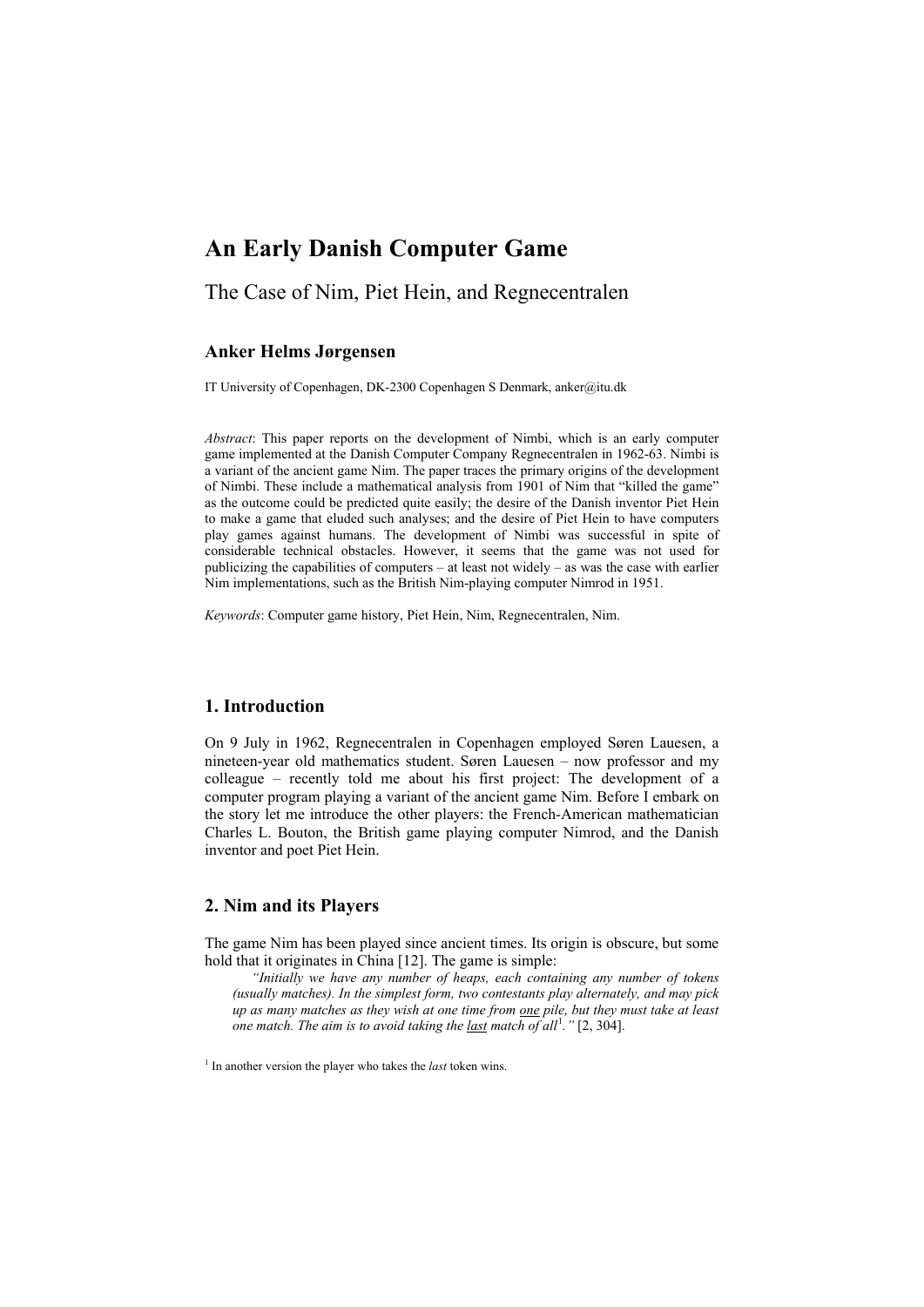The game has two definite advantages. Firstly, we can play it with almost any object (stones, matches, coins etc.) and in any numbers. Secondly, in spite of its basic simplicity, it remains intellectually challenging even for experienced players as the complexity can be increased by adding heaps and/or tokens.

In 1902, the French-American mathematician Charles L. Bouton of Harvard University published an in-depth mathematical analysis of the game, based on binary numbers [1].

*"It is the writer's purpose to prove that if one of the players, say A, can leave one of a certain set of numbers upon the table, and after that plays without mistake, the other player, B, cannot win. Such a set of numbers will be called a safe combination"*  [1, 35].

Bouton succeeded and provided a simple method that enabled players to analyze the game. By conceiving the heaps as binary numbers and applying a simple adding rule, the player can easily tell whether a position is safe or not. This contrasts the earlier state of affairs, where an experienced player could overview only simple Nim games with relatively few heaps and tokens.



Figure 1: The game board of Nimrod, the Nim-playing computer

In 1951, the British computer company Ferranti developed the Nim-playing digital computer Nimrod, see Figure 1.[2](#page-0-1) Nimrod was designed to illustrate the principles of automatic computers in general and was the first computer exclusively designed to play a game [2, 201]. Nimrod appeared for six months at the Exhibition of Science during the 1951 Festival of Britain in London and took on all comers [2, 286]. It was later on display at the Trade Fair in Berlin. Germans had never seen anything like it and came to see it in thousands. It was necessary to call out special police to control the crowds. The machine became even more

<sup>2</sup> From http://jwgibbs.cchem.berkeley.edu/nimrod/desk.html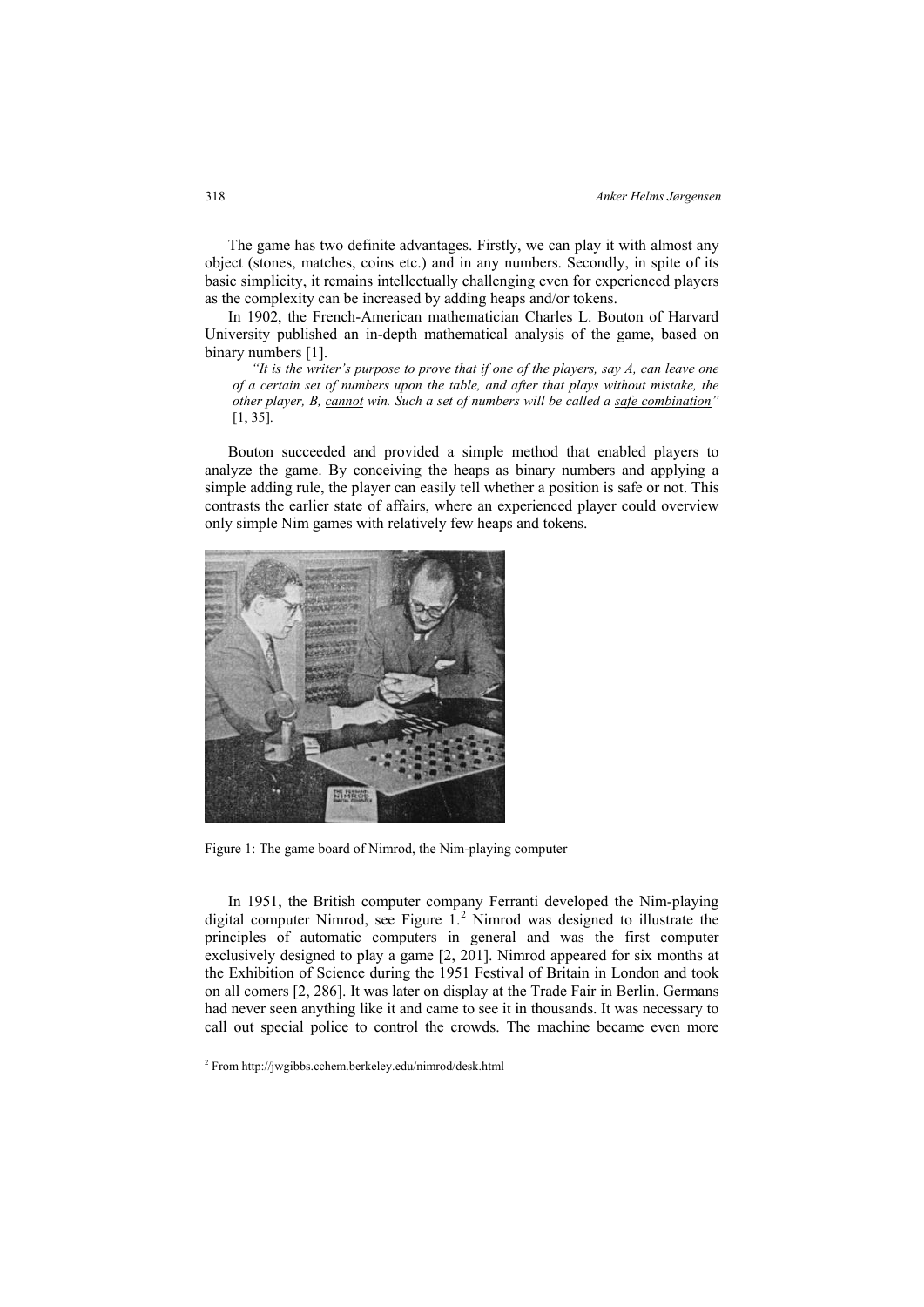popular after it had defeated the Economics Minister Dr. Ludwig Erhardt in three straight games [2, 287].

As to Bouton's work, the Danish poet, inventor, and mathematician Piet Hein was put off by it:

*"Bouton's thorough analysis of the game, that instantly in principle destroyed the ancient game, called for a response ... that could reestablish the lost dignity as an unbeaten game."* [6, 5].



Figure 2: The layout of the Nimbi game

Piet Hein even referred to Bouton's work as the "murder on Nim" [5]. Piet Hein intended to create a variant of Nim that would bring the game beyond such analyses while retaining the simplicity of the game. He succeeded in 1945, see the game board in Figure 2 [6]. Note that each token is a member of three lines (laterally, diagonals up-left and up-right) and how the shape is a triangle with the corners cut off. The rules of Nimbi are the following:

*"A move consists in removing one or more tokens from the board. If more than one*  token are removed, they must be consequtive on the same line. The one removing the *last token has lost."* [5]

This game was published in an article in Scientific American in 1958 [4] and has been the subject of mathematicians' analyses under the name Nimbi [3].

### **3. The Development of the Computer Game**

Since the invention of the game in 1945, Piet Hein had a dream of programming a computer to play the game against humans. This dream came nearer when Norbert Wiener introduced Piet Hein to Niels Ivar Bech, head of Regnecentralen. This happened when Norbert Wiener stayed in Piet Hein's home in Rungsted the preceeding summer while finishing the book God and Golem, Inc.

*"The game problem appealed immediately to Bech's taste for diverse tasks, to create a meeting place, where non-professionals could get contact, even dialog, with a computer and get a convincing direct impression of (a minimum) of computers' level of intelligence".* [5]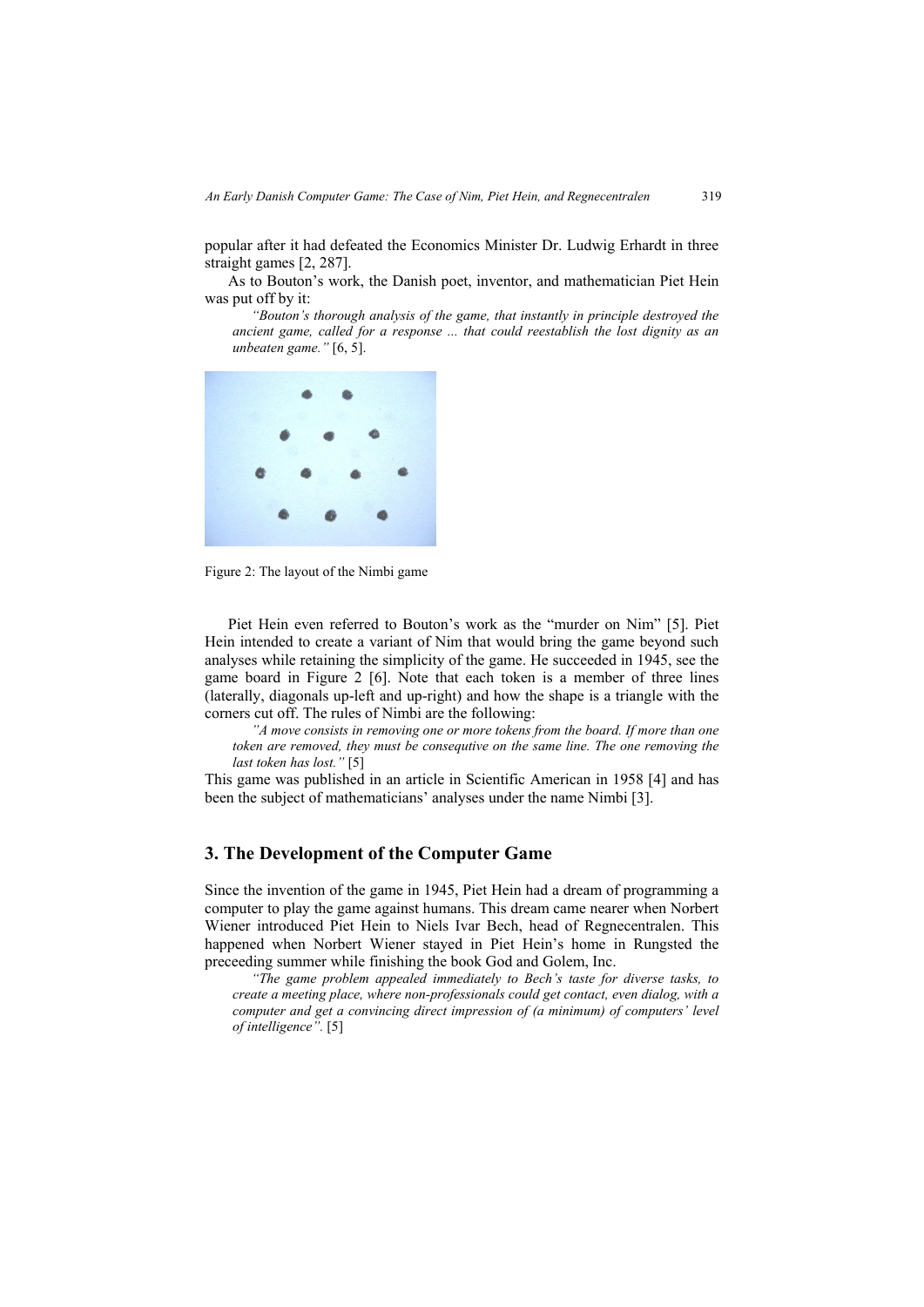The game was so complex that Piet Hein did not know how to make a winning strategy, so he thought that computers could be useful here [10]. Søren Lauesen was asked to develop this game only one week after his employment. The project began in July 1962 and was completed in August 1963 with close collaboration between Søren Lauesen and Piet Hein. The game was implemented on the Gier computer, the first transistorized computer developed in Denmark [7]. The development entailed many challenges, among these the central game algorithm, the input/output, and the board representation in Gier.



Figure 3: The Gier Nimbi game board and the IBM console

The heart of the game is the data structure representing the game and the algorithm enabling analysis of positions and moves. Søren Lauesen reported that after several days of pondering on how to find the right move in a given situation, the solution dawned to him on a ferry crossing the Great Belt. It is based on a mathematical analysis with safe positions.

The input/output was designed as a  $2+3+4+3$  hexagon board, see the Figure [3](#page-0-0).<sup>3</sup> The tokens were buttons with lights that players could press when human players made their moves. Søren Lauesen reports that there were extensive discussions with hardware engineers on this issue.

Another major design problem was how to represent the 12 board positions in Gier. This was handled by letting bits 28-39 in the multiplication register represent

<sup>3</sup> From http://www.datamuseum.dk/site\_dk/rc/NIB/kap19.shtml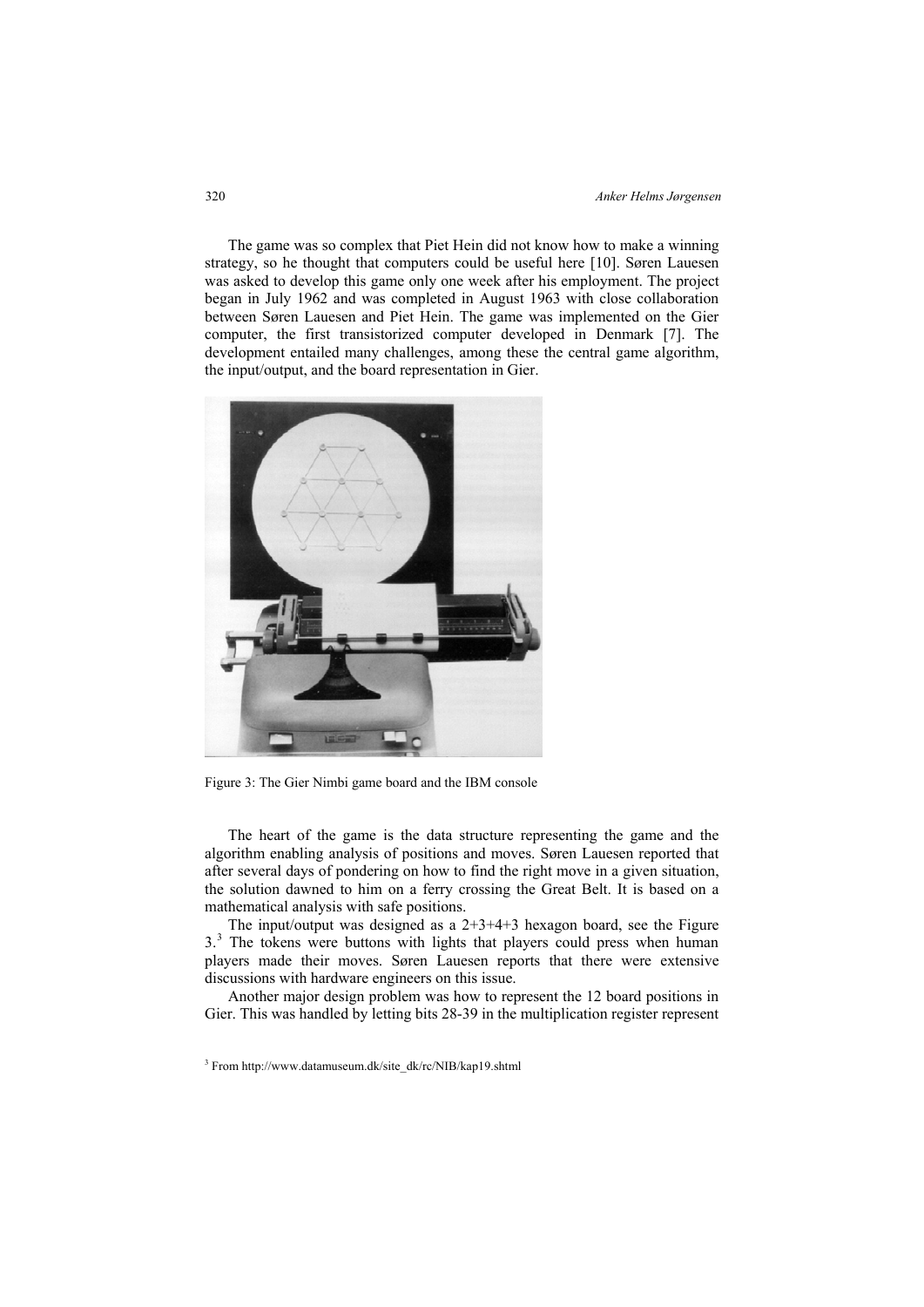the positions as on/off. This special solution evidently implied writing the program without multiplications!

The final program was but a mere four pages of Gier assembly code and four pages of tables [8]. In addition to playing the game, the program also provided a log of the game played, printed on the typewriter. If a game was interrupted, the program could tell if it was theoretically possible to win the game [9].

### **4. Perspectives**

We now discuss two wider aspects of the development: the role of games in computer publicity and the synergy between computers and games. The predecessor of the developed Nim game variant, Nimrod, created much publicity for Ferranti and for computers in general in 1951. According to Piet Hein's son Hugo Piet Hein, Regnecentralen did use the computer game for promotional purposes. However, it did not seem to have attracted significant interest by the public. In 1951, computers were strictly confined to highly specialized calculation tasks in specialized application domains that were unknown to the public at large. Ten years later, that picture had changed somewhat, even in Denmark. Apart from the general increase in public awareness, computers gained much public exposure when Regnecentralen provided successful computer support for the Danish parliament election on 15 November 1960, which was broadcast on television [11]. This publicity aspect had an interesting side effect. When Regnecentralen brought up the question of charge for the development expenses, Piet Hein allegedly opposed it. He argued that Regnecentralen had to see the game as a publicity opportunity.

Games have always fascinated people and computers have played a major role here in the last decades. The Nimrod and Piet Hein's Nim variant are early examples of computer games simulating traditional board games such as tic-tactoe, draughts, and chess. Later, simple computer games in their own right appeared such as Space War and Pong. These games utilized the graphical and interactive capabilities of later computers. In the next decades, computer games underwent an immense growth technically, culturally, and financially. Computer games have evolved into a set of genres of its own–from simple strategy games like Tetris and PacMan to game worlds such as Civilization, Everquest and World of Warcraft. These are rich digital societies that mirror real life in many ways *–* probably far beyond the imagination of the creators of the early computer games of the 1950s and 1960s.

#### **References**

- [1] Bouton, Charles L. (1901-2). Nim, a game with a complete mathematical theory. Annals of Mathematics, Series 2, 3:35-39, 1901-02.
- [2] Bowden, B.V. (ed) (1953) : Faster Than Thought A Symposium on Digital Computing Machines. London: Sir Isac Pitman & Sons.